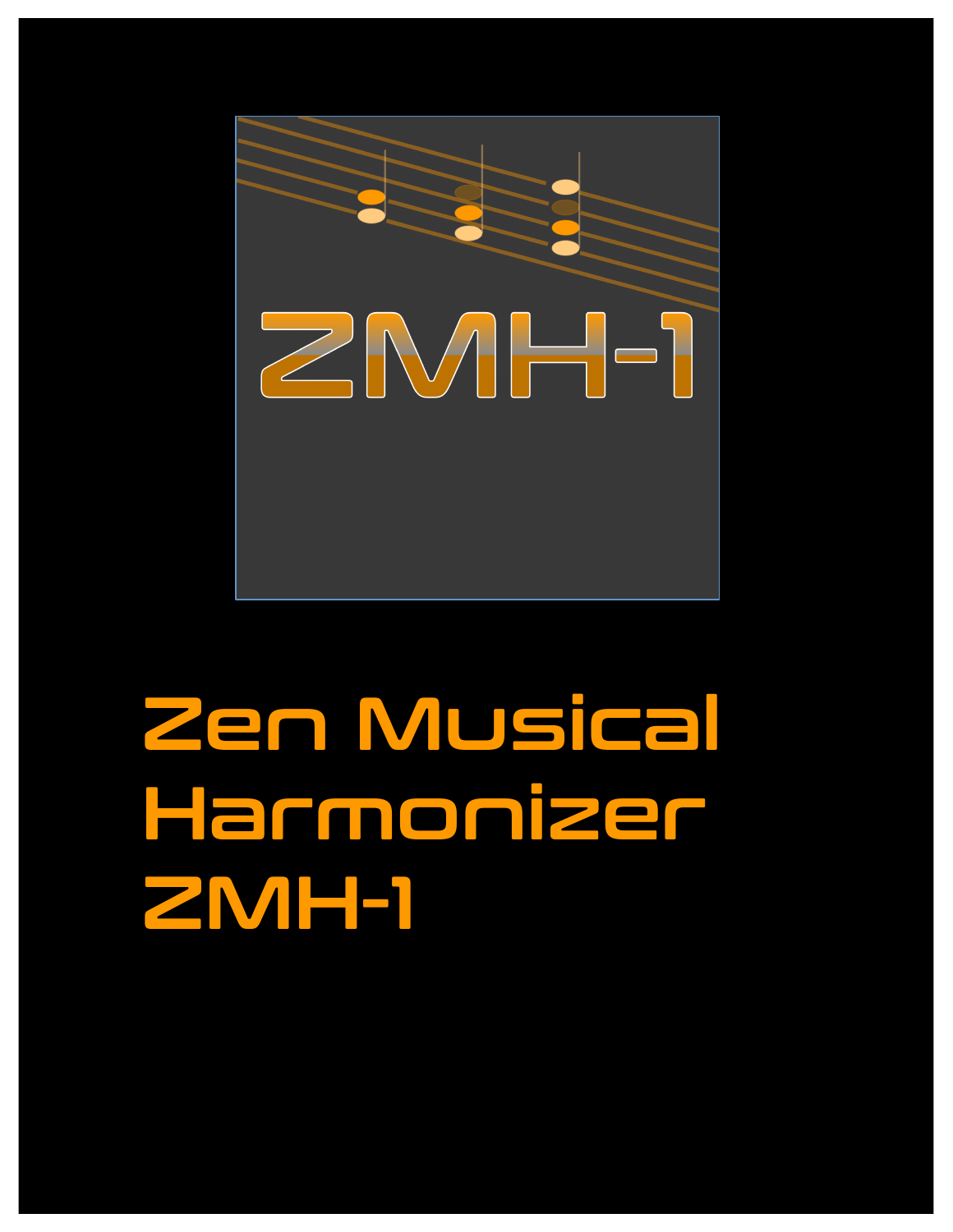# Manual

# Global

Common elements to all effects are Sliders, Knobs, and the Bypass Button. Each individual tone gets its own controls. Sliders control volume. Knobs control stereo panning. The Bypass Button switches between dry and wet signal.

### Chooser

Simple: Pick one of the four effects to use. Use one effect at a time. Playable, Pseudo-Smart, Shifter, or Octave.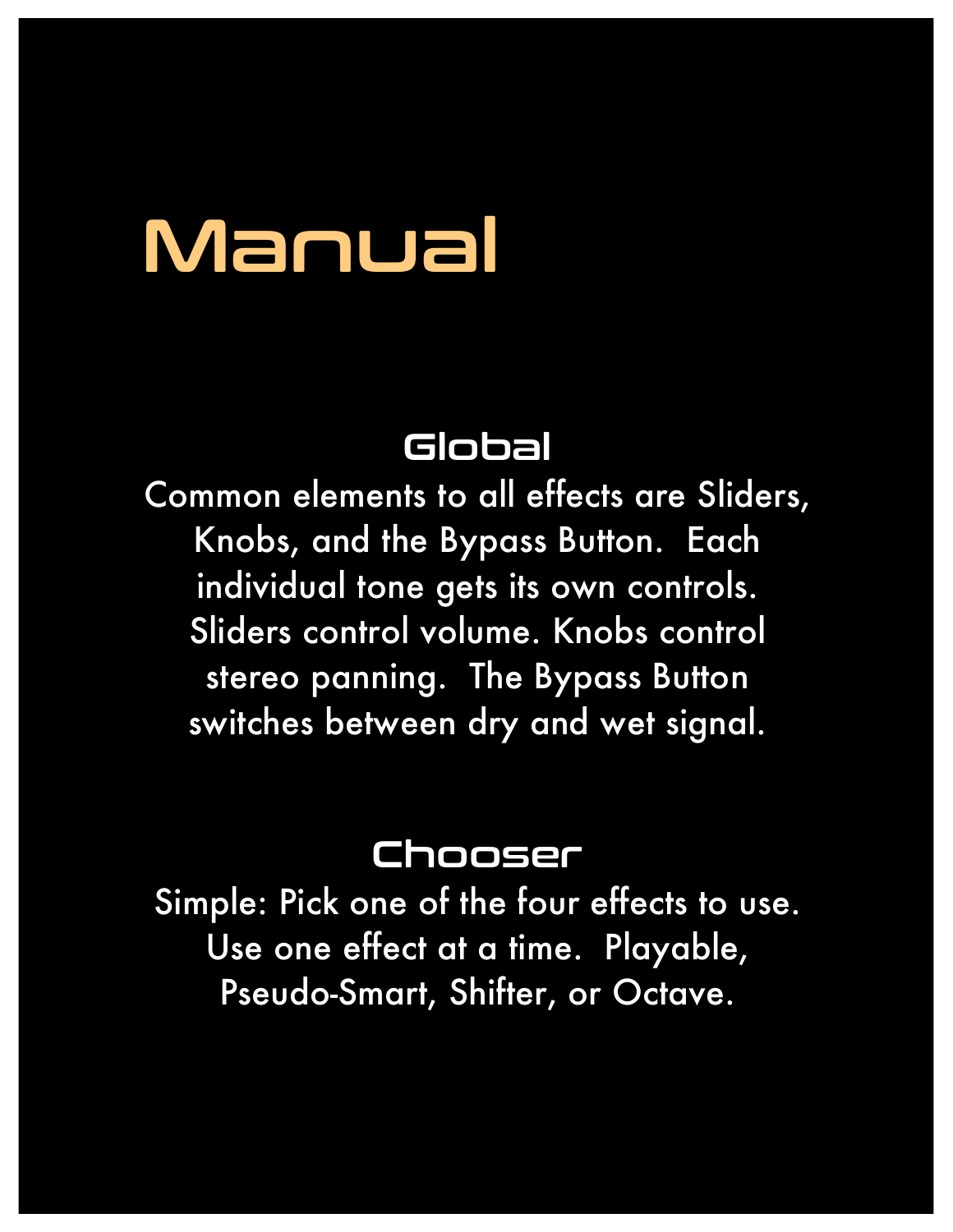# Playable

Play/Sing in one note. Play the chord type you want that one note to sound like. Play Major, Major 6, Major 7, Minor, Minor 6, and Minor 7 chords.

#### Pseudo-Smart

Dumb harmonizer? No! It's Pseudo-Smart! Enter the key of choice. Pseudo-Smart does the rest. Based on the frequency of the incoming sound, the correct chords are created. Smart!

#### Shifter

A two-note harmonizer. One note is fixed, the other is attached to a pitch shifter and controlled by the Pitch Shifter Amount slider. Choose one of the 16 available intervals. Shift away!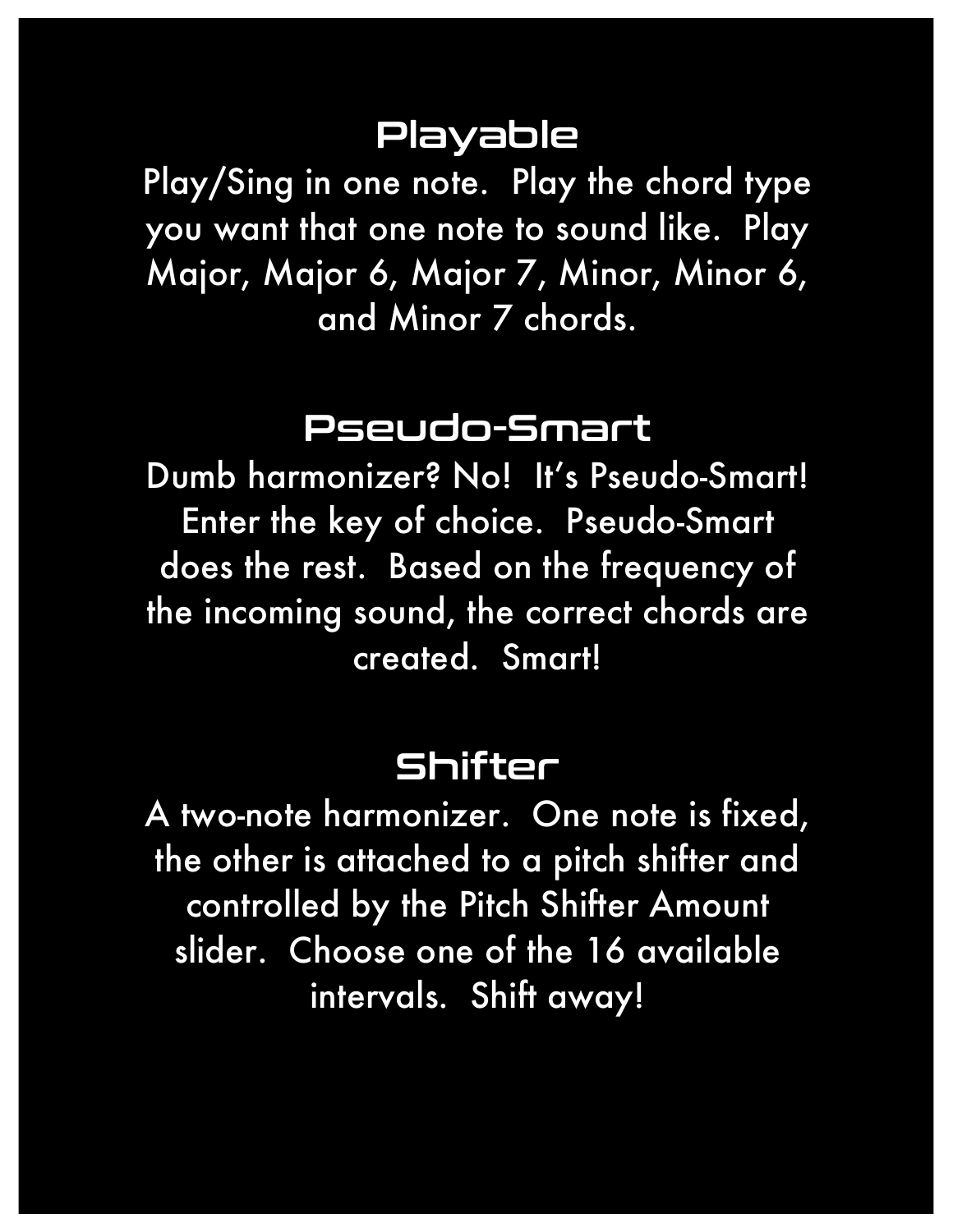# Octave

One incoming note becomes five octaves of that note. Capable of octave-down effects like guitar to bass and octave-up sounds similar to certain Hendrix sounds. Using all octaves is create. a wall of sound.

# Hardware Compatibility

ZMH-1 requires the use of an audio interface(i.e., headphones and a microphone, guitar-to-iOS adapter, or USB audio interface and a Camera-Connection-Kit. Consult a retailer.). Without an audio interface attached to the iDevice with ZMH-1 open, feedback will occur. This is normal.

### Background Audio

ZMH-1 will continue to process audio even while in the background with another app